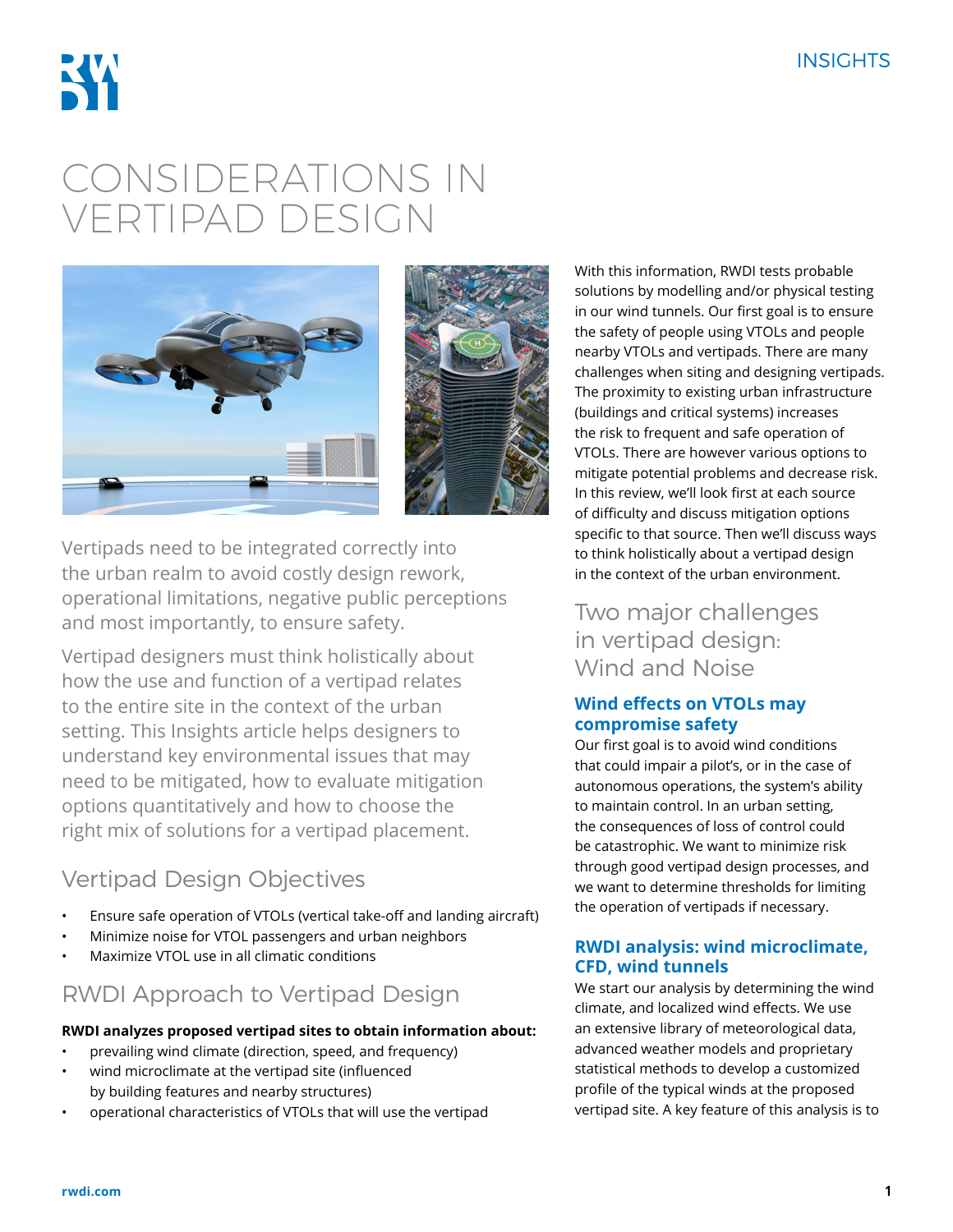

**Figure 1: Model of New Children's Hospital Helipad, Dublin Ireland being tested in RWDI's wind tunnel. Model is instrumented with Cobra probes to establish turbulence conditions near the helipad.**



**Figure 2. Building structures nearby can create problematic turbulence at the vertipad. Here in an image from a wind tunnel test, the wind is coming from the left. While some of the airflow passes over the small structure on the right, most of it curls under to produce a region of turbulence directly over the vertipad which is not good.** 

determine the probable frequency of certain risky conditions that may impair VTOL operations. This wind profile is the basis for more detailed studies at the building level. We have two tools we use to determine the local wind environment: computational fluid dynamics (CFD) and wind tunnel testing.

Computational fluid dynamics (CFD) simulations are useful to visualize potential problems. CFD provides a qualitative understanding of large-scale effects. For example, CFD simulations may show that there is a possibility of large wake regions behind buildings. This may affect the usability of certain landing approaches to the vertipad.

To get a detailed picture of localized wind turbulence, which is highly sensitive to small details of the building envelope, a quantitative approach using wind tunnels is best. To do this we build instrumented physical models and test them in a wind tunnel (Figure 1). CFD studies cannot provide quantitative data of these complex effects - only wind tunnel studies can. When we do wind tunnel studies, we look for "red flag" conditions. These may include:

- Sudden changes in mean wind velocity with height (may be due to wind accelerating over and around a building)
- Large changes in gust velocity in the vertical direction

There may be other problematic wind-flow conditions identified as more information becomes available relative to specific VTOL designs and operation in the urban environment. This may require specific VTOL model testing in wind tunnels.

Problematic wind conditions can make control difficult for the pilot or the autonomous VTOL. Smoke tests in a wind tunnel help to pinpoint the locations of problematic flows (Figure 2). Wind tunnel test results can be combined with statistical weather data to quantify how often unfavorable conditions may occur.

## **Mitigation for airflow effects**

Optimizing the vertipad location from the start avoids having to mitigate problematic airflow effects. At the design stage, RWDI's aerodynamic consulting experience can help to:

- adjust the siting of the vertipad (through comparison of potential options)
- select dimensions for an air gap below the vertipad to reduce turbulence
- select or refine the massing configuration of surrounding buildings
- understand the frequency of operational disruption

## **Ensuring VTOL safety during operations**

When the vertipad is operational, the understanding of site-specific wind conditions based on wind tunnel testing can be combined with wind forecast information to:

- provide real-time information to advise pilots or the operating systems of difficult conditions
- restrict use when conditions reach an established threshold

## **Other sources of urban airflow turbulence**

Wind is not the only source of turbulence in an urban environment. Rooftop exhaust sources such as cooling towers, cogeneration and diesel generation plants can emit plumes with enough heat and/or momentum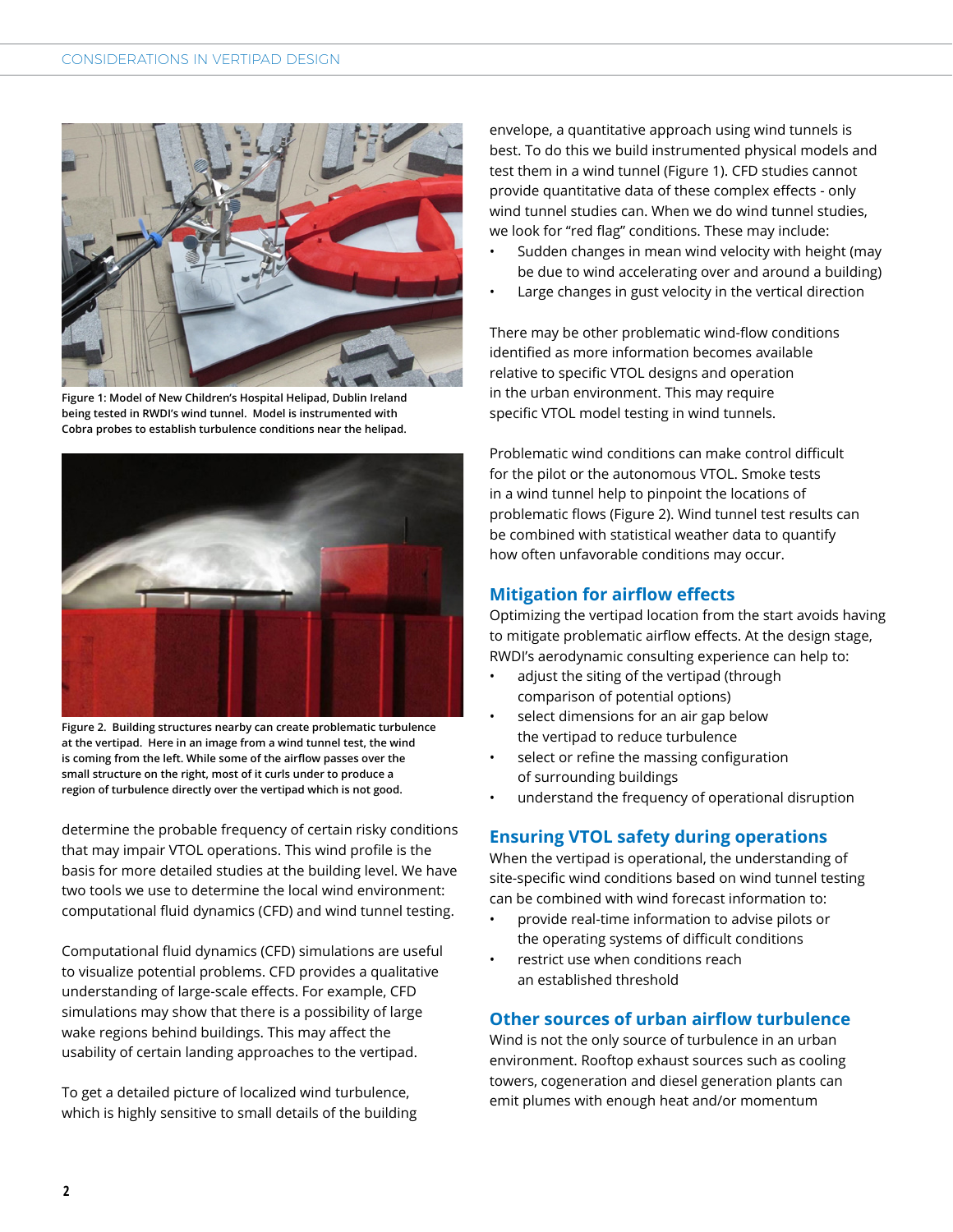



to create vertical turbulence. Depending on where this turbulence occurs in the VTOL approach path, it can disrupt a pilot's control during landing or takeoff. Solutions to solve these issues need to be proposed and evaluated. Possible solutions may include moving exhaust stacks, revising the VTOL approach path or making the approach path steeper to avoid plumes.

# Noise may influence public acceptance of vertipad locations

For public acceptance of vertipad locations and the use of VTOLs, it is important to minimize the impact of noise on people. VTOL noise has two components: engine noise and rotor/ propeller noise. Engine noise is all around. Noise from the rotor/ propellers may be directed downwards or sideways, depending on the propeller configuration and mode of travel.

#### **RWDI analysis of noise**

Every VTOL type will have different characteristics that influence the volume and frequency of sound generated. For an accurate design analysis, it is necessary to know which type(s) of VTOLs will be using the vertipad and how frequently. Noise measurements of the actual VTOLs to be used at the site are ideal; however, at the time of writing of this article, there are some generic noise profiles available for a concept VTOL design, but not for any specific VTOLS. It is expected that this information will become available as part of the certification process of VTOLS. In the longer term, government certification bodies are expected to develop a database of noise data for use in VTOL noise modelling.

The most common noise-related complaints are in order of increasing severity: distraction, interference with speech and sleep disturbance. Numerous studies are available

on annoyance due to aircraft noise (see references). Results are usually presented with increasing noise level on the x-axis and increasing annoyance on the y-axis. In general, as noise increases, the percentage of people annoyed will increase. Where specific noise limits are not defined by government regulations, these published curves can be used to guide good engineering practice and establish the acceptable criteria for vertipad design.

To determine propagation of VTOL noise, we examine the full range of available approach and takeoff paths around the vertipad. In addition to the stationary VTOL on (or above) the vertipad, we can model a flight path as a three-dimensional noise source, along with the geometry of the surrounding buildings. If the results of the noise modeling reveal that the criteria will be exceeded, then noise mitigation will be necessary.

#### **Noise Mitigation**

The first consideration in mitigation is location and proximity to sensitive uses. Rooftop landings result in longer noise exposures near penthouse suites or executive offices and thereby diminish their attractiveness and value. Rooftop landings also require skill to maneuver the VTOL close to buildings. Landing on the ground puts the greatest concentration of noise near occupied outdoor areas and takes up the valuable urban footprint. In either case, elements of the location can be used as a buffer to shield sensitive spaces. Thus, space planning that locates the more noise sensitive spaces farther away from the vertipad and flight path effects is beneficial.

Where location and space planning are not sufficient, the building envelope may be modified. This approach upgrades the façade with cladding that minimizes sound transmission. Such strategies are based on